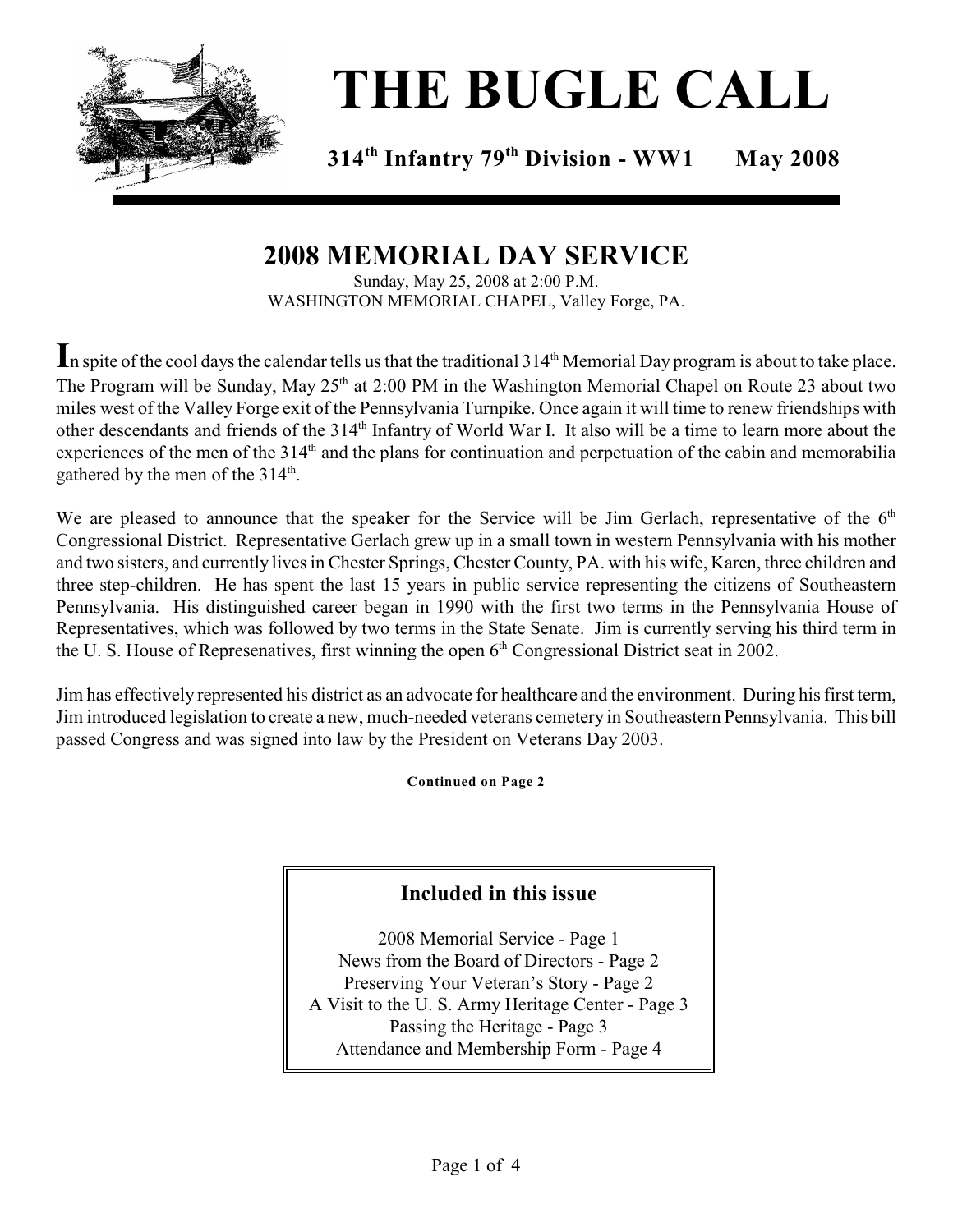As has been the tradition in the past at our Memorial Programs, refreshments will be served in the Patriot Room next to the nave of the Chapel. In order to have an idea of the attendance we would appreciate your mailing in the last page of this newsletter. In any event please come to the program. Everyone is invited and welcome.

## *NEWS FROM THE BOARD OF DIRECTORS*

The Board of Directors of the Descendants and Friends of the 314<sup>th</sup> has had a number of meetings since last Memorial Day, but has certainly made use of the communication technology of the  $21<sup>st</sup>$  century, namely electronic mail or email. Hardly a day passes that has not included at least one communication between members of the 314<sup>th</sup> Board of Directors.

Much has been happening since last years Memorial Day Service regarding the move of the cabin and its contents to the United States Army Heritage Center at Carlisle, PA. Three organizations are involved; The Board of Directors of the Descendants and Friends of the 314<sup>th</sup>, The Vesrty of the Washington Memorial Chapel and of course the folks at the United States Heritage Museum. It becomes necessary that all three are on the same page when agreements are made. Since all three have different objectives and involvements in the process and all three include extremely busy individuals, it has taken most of the year coming to an understanding between the involved groups. However progress has been made and the move of the Cabin and its contents to Carlisle is getting closer. If you are not familiar with the United States Army Heritage Center please read the material in the issue of The Newsletter on a "Visit to The Army Heritage Center" included in this issue.

As is the case with most organizations, money is an issue and much time has gone into the solicitation of funds for the move. The BOD is in the process of investigating the securing of grants from various governmental and private foundations for this purpose. Any experience the reader may have with organizations of this kind will be welcome. Please contact President Al Douglas at the Memorial Service or by phone at 610-489-4036. The amount needed is approximately \$150,000.

# *Preserving Your Veteran's Story - An Archive for the 314th*

Once again this year after the Memorial Service, we would like to offer a chance for folks to individually remember their veteran in a short video which will become part of the 314<sup>th</sup> story.

You may have an artifact or a story that you would like to share and at the same time remember a member of the regiment. We are asking for short stories about the soldiers, up to two or three minutes in length. Short segments are easier to store and view on the Internet.

If weather cooperates , this will be done outside the cabin. There will be multiple cameras for the taping and some of our professional staff to run the production. So don't be shy! Bring a story! *Telling the 314<sup>th</sup> Story - One soldier at a time.*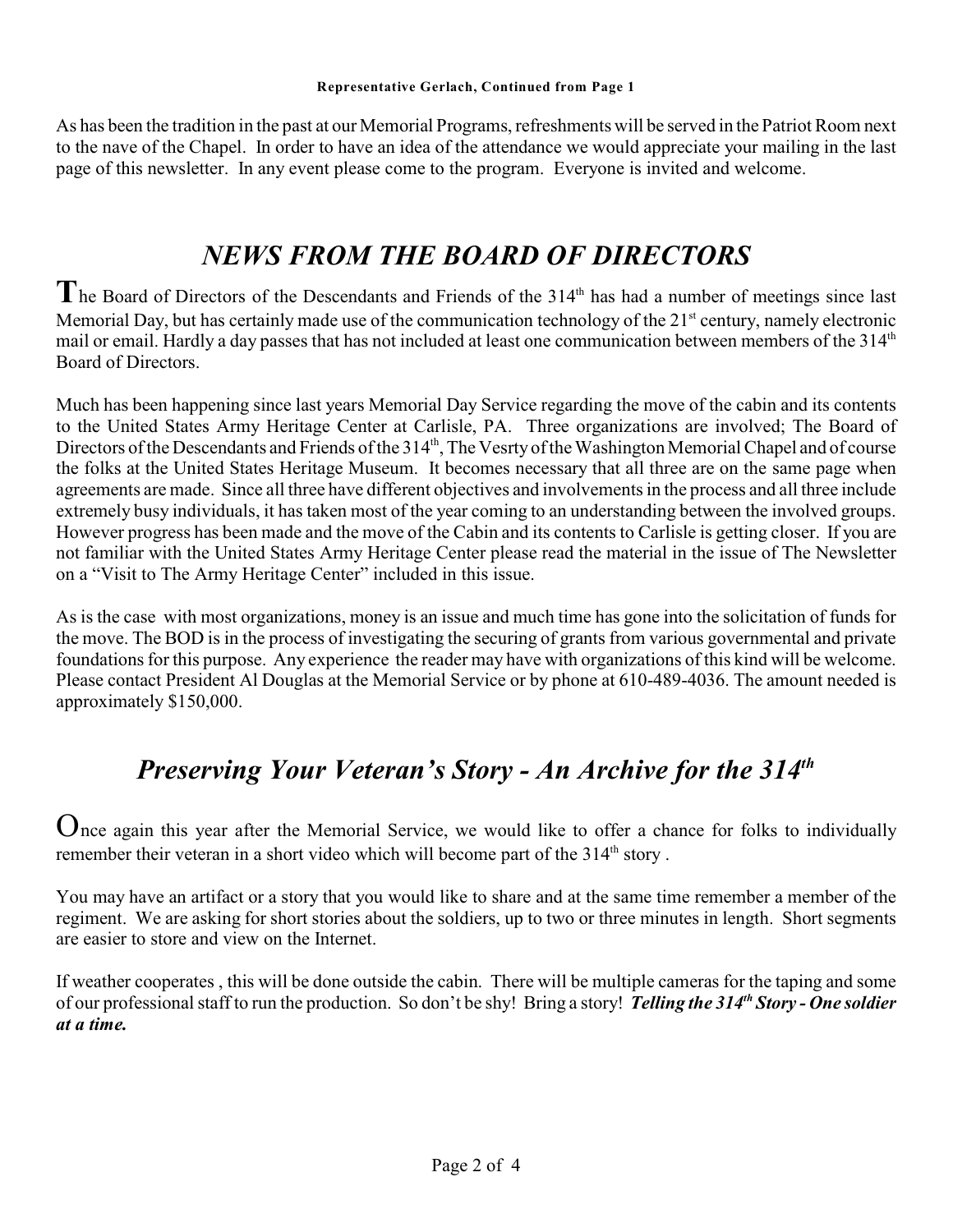## *A Visit to the U. S. Army Heritage Center*

Robert Rentz, Editor of the Bugle Call. Son of Irwin J. Rentz,  $314<sup>th</sup>$  Infantry

**A** few weeks ago along with members of my family, we visited the Heritage Center, located along Interstate 81 just south of Carlisle, PA., very near the Army War College. It being Saturday in early Spring, the imposing main building was not open but the outdoor exhibits were excellently displayed and available for view. One is able to walk through a beautifully organized walk-way which winds through reconstructions of early forts, more recent buildings and the trenches of World War I. Smaller buidings depicted machine shops, barracks, and encampments of army units throughout our illustrious history. As one wanders through the WWI trenches, so often mentioned in my father's diary, one can get a feel of what the 314<sup>th</sup> Infantry men endured. The sound of machine guns and the stench of poison gas could almost be experienced. Rounding a bend in a the trench we came upon a locked door with the inscription "Headquarters - 314<sup>th</sup> Infantry". Since the grounds were technically not open we could only guess what might be behind that door, but could envision displays of the artifacts from the cabin at Valley Forge. It is our hope that our reconstructed Valley Forge Cabin will occupy part of these grounds, honoring our WWI ancestors as they fought to maintain our freedom and our democracy.

On May 17<sup>th</sup> the Army Heritage Center will be open beginning at 9 am for special programs and re-enactments. If you are able, please plan to attend, it will be well worth the time spent and the cost of the gasoline.

# *PASSING THE HERITAGE*

**P**reserving, improving and interpreting the 314<sup>th</sup> Infantry is an important means of passing on the heritage we received from our fathers who served in the 314<sup>th</sup> Infantry. John Shetler has stated that heritage includes a love of country, a strong moral life of service to God, country and community. When we preserve the memory of what the men of the 314<sup>th</sup> did we do much more. We impart to present and future generations what our fathers did to preserve the democracy in which we are now privileged to live.

There are a number of ways in which we pass on the heritage and all of them are important. In how many ways can you participate to pass on the heritage?

- 1. The first way is to become a member and each year renew your membership. Enlist other descendants and friends to become members or give a membership as a gift.
- 2. Attend the annual Memorial Day program at Valley Forge Chapel .
- 3. Help with the securing of funds to make the move to The United States Heritage Center possible.
- 4. Share your ideas with Al Douglas, the president of our organization by mail or phone.

Al Douglas 615 Bonny Brook Ave Trappe, PA 19426-1913 610-489-4036